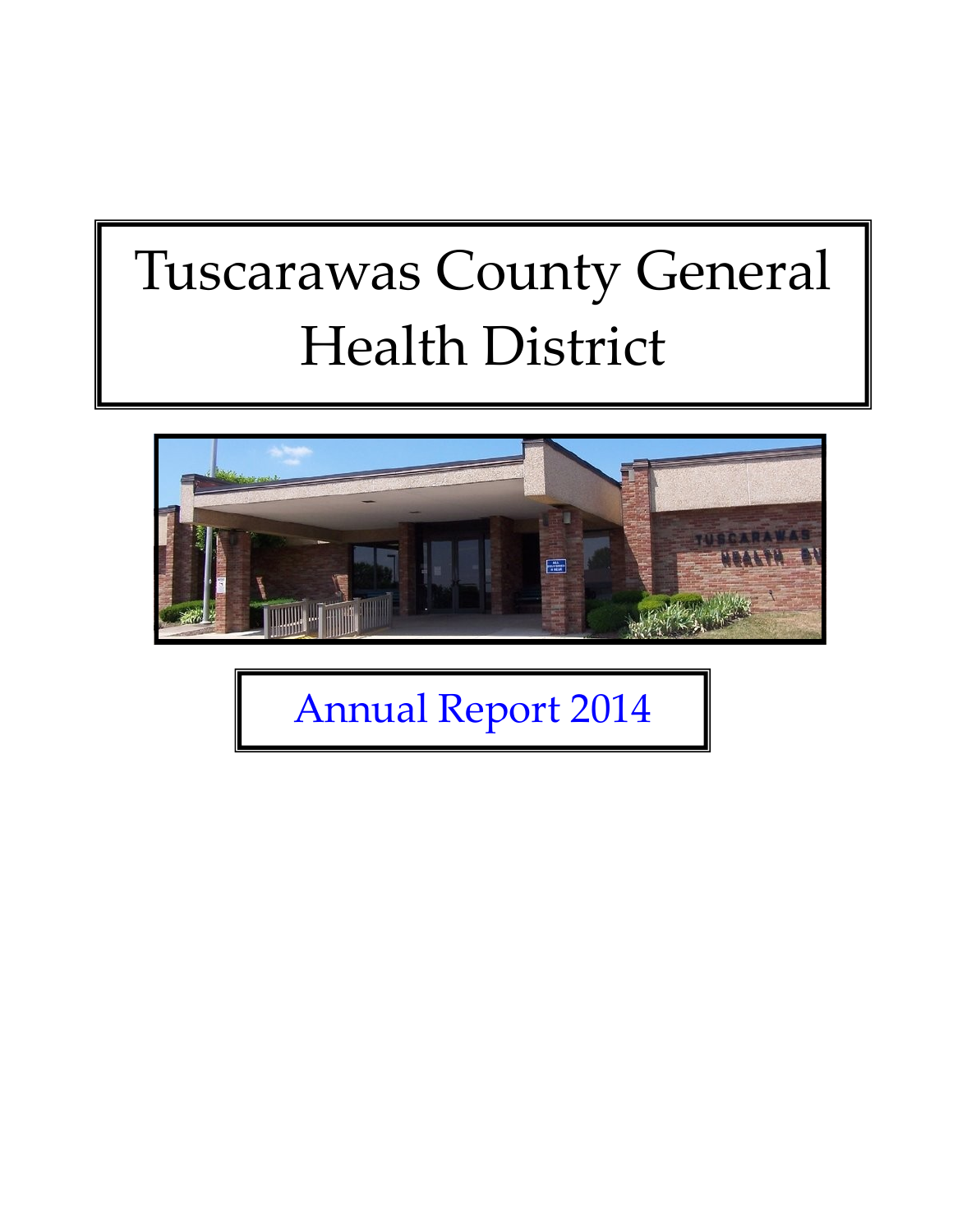# **Tuscarawas County General Health District**

#### **Board of Health Members**

Tweed Vorhees, President Jeri Middaugh, Vice-President Andrea Fanti Ph.D., Ed.D Milian Packovich M.D. James Brick D.V.M Michael Cochran Reginald Stockard

#### **District Advisory Council**

John Miceli, Chairman Don Ackerman, Vice-Chairman Belle Everett, Secretary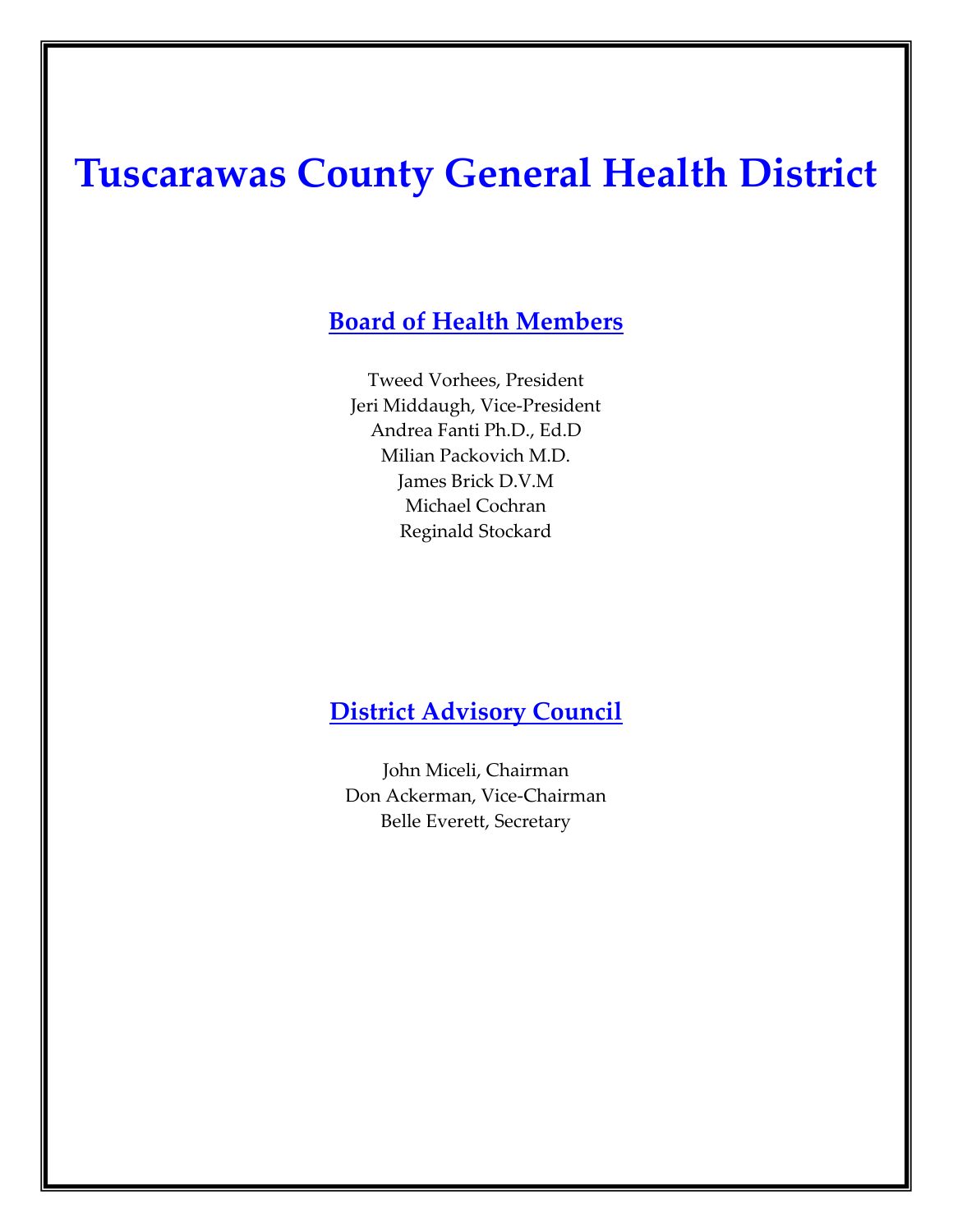#### **TCHD Administration**

Katie Seward MPH, CHES, CTTS Health Commissioner/Executive Director

> Daniel Blumer D.O. Medical Director

Anthony J. Incarnato MA, LPCC-S Director of Accounting

Andrea L. Dominick LPCC-S, LICDC Director of Alcohol and Addiction Program

Myra Pancher BA, RS Director of Environmental Services

Loretta Pinchek Director of Medical Records and Vital Statistics

Judy Tornabene BSN, RN Director of Nursing and Medical Clinic

Margaret Weber MA, RDN, LD, IBCLC Director of WIC Program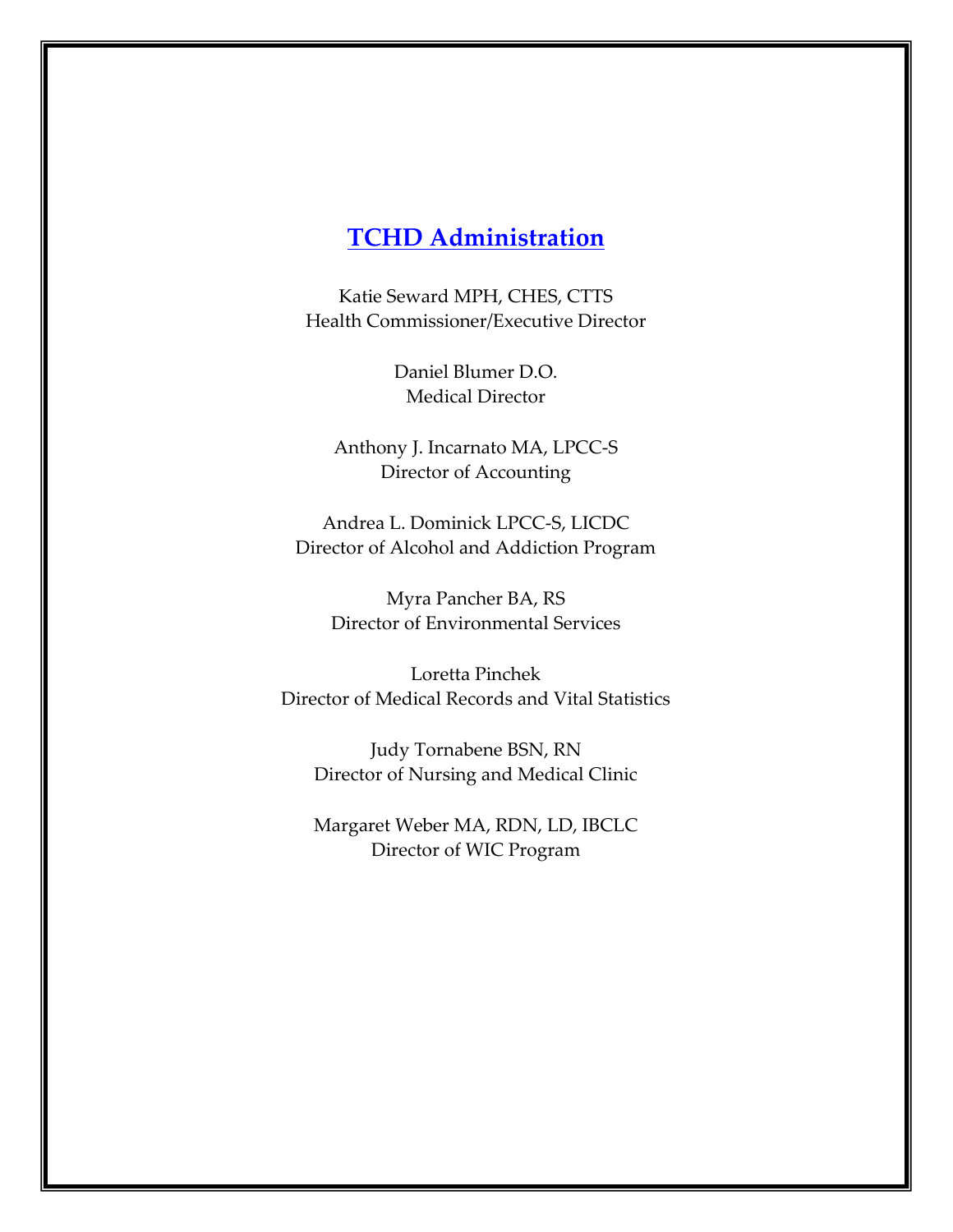# **TCHD Services**

#### **Alcohol and Addiction Program (AAP)**

We are an outpatient chemical dependency treatment program. Prior to being placed in a treatment program, individuals must complete all intake documentation and a chemical dependency assessment. Our sliding scale fees for these service are based on family size and income and county of resident. Upon completion of the assessment, the individual will develop a treatment plan including their personal treatment goals with assistance from a chemical dependency counselor. We offer multiple levels of care ranging from education and prevention to intensive outpatient programming. The level of care an individual is referred for is based on the diagnostic assessment.

# **Child Passenger Safety**

The Tuscarawas County Health Department offers occupant protection help in the form of education and one on consultations by a certified car seat technician. There is assistance in the following areas:

- Child car seat installation education
- Special needs transportation consultation
- Occupant protection displays and programs for schools
- Car seat certification trainings
- Monthly fitting stations for car seat help
- Organized car seat check-up events
- **-** Safe Kids *Buckle Up* program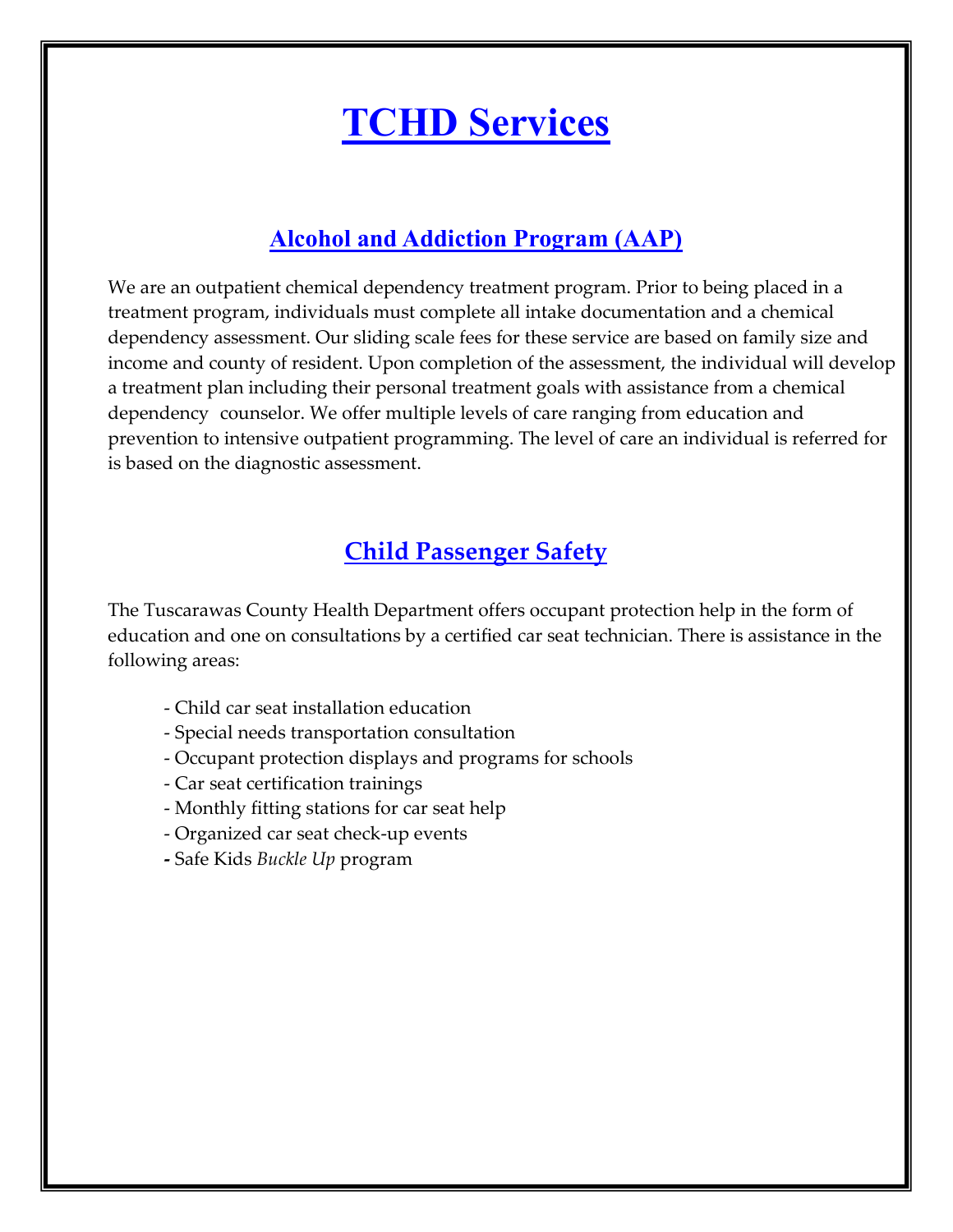# **Dental Clinic**

All of our dental staff are State of Ohio Certified employees

Services Provided:

- Cleaning & Exams/ with Oral Cancer Screening
- X-rays (needed for cavity diagnosis)
- Fillings (Amalgam or tooth-colored composites)
- Simple Extractions
- Limited Crown & Bridgework
- Partial Dentures
- Limited Root Canal Therapy

We accept insurance plans with CareSource, Buckeye, Molina, and UHCCP. We also have a sliding fee scale based on the Federal Poverty Level used for the qualifying low-income uninsured.

# **Medical Clinic**

Clinic services include:

- Adult care
- Blood pressure checks
- Blood work with a physician's order
- Communicable disease reporting
- Immunizations
- Pregnancy testing
- Prenatal and family planning
- HIV, Herpes I and II, Hepatitis B and C, and STI testing
- TB testing
- Well child checkups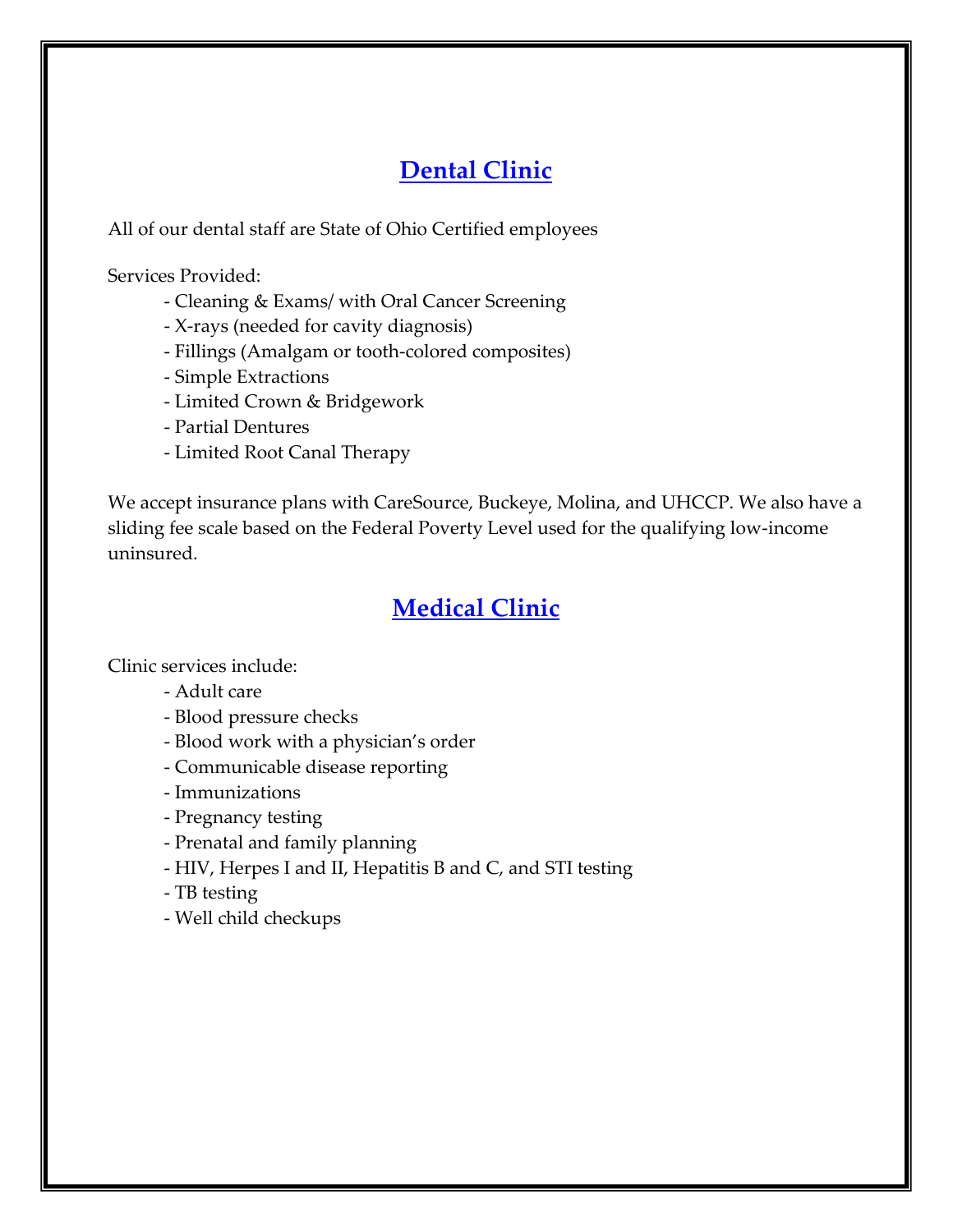# **Environmental Services**

**Food Safety:** The Food Safety program licenses and regulates all food service operations and retail food establishments including restaurants, grocery stores, mobile, temporary and vending machine operations to assure that all comply with applicable laws.

**Water Safety (Well and Septic)**: Point of Sale Inspections of well and septic systems are completed by health department sanitarians. Soil evaluations for new septic systems and inspections of broken down septic systems are also completed.

**Camps, RV and Recreation Parks:** The goal of this program is to reduce potential risk for the spread of communicable disease as well as injuries and assure that parks and camps and maintained in compliance with laws and rules through inspections.

**Pools, Spas, Beaches:** Inspected to minimize safety hazards, reduce potential risk for disease transmission and assure that waters are in compliance with ordinances.

**Tattoo and Body Art:** The program goal is to ensure that businesses who perform tattooing or body piercing do so in a safe and sanitary manner with adequately trained staff.

**Housing/Nuisance:** The program goal is to ensure that people have minimum housing standards. Sanitarians are trained to identify bedbugs, cockroaches, rats, mice and other Nuisances.

**Rabies:** TCHD quarantines animals that have bitten or broken skin on an individual and submits specimens to ODH for testing when necessary.

**Radon:** TCHD provides one free test per household

**Schools:** Inspects school safety issues, playgrounds, classrooms and cafeteria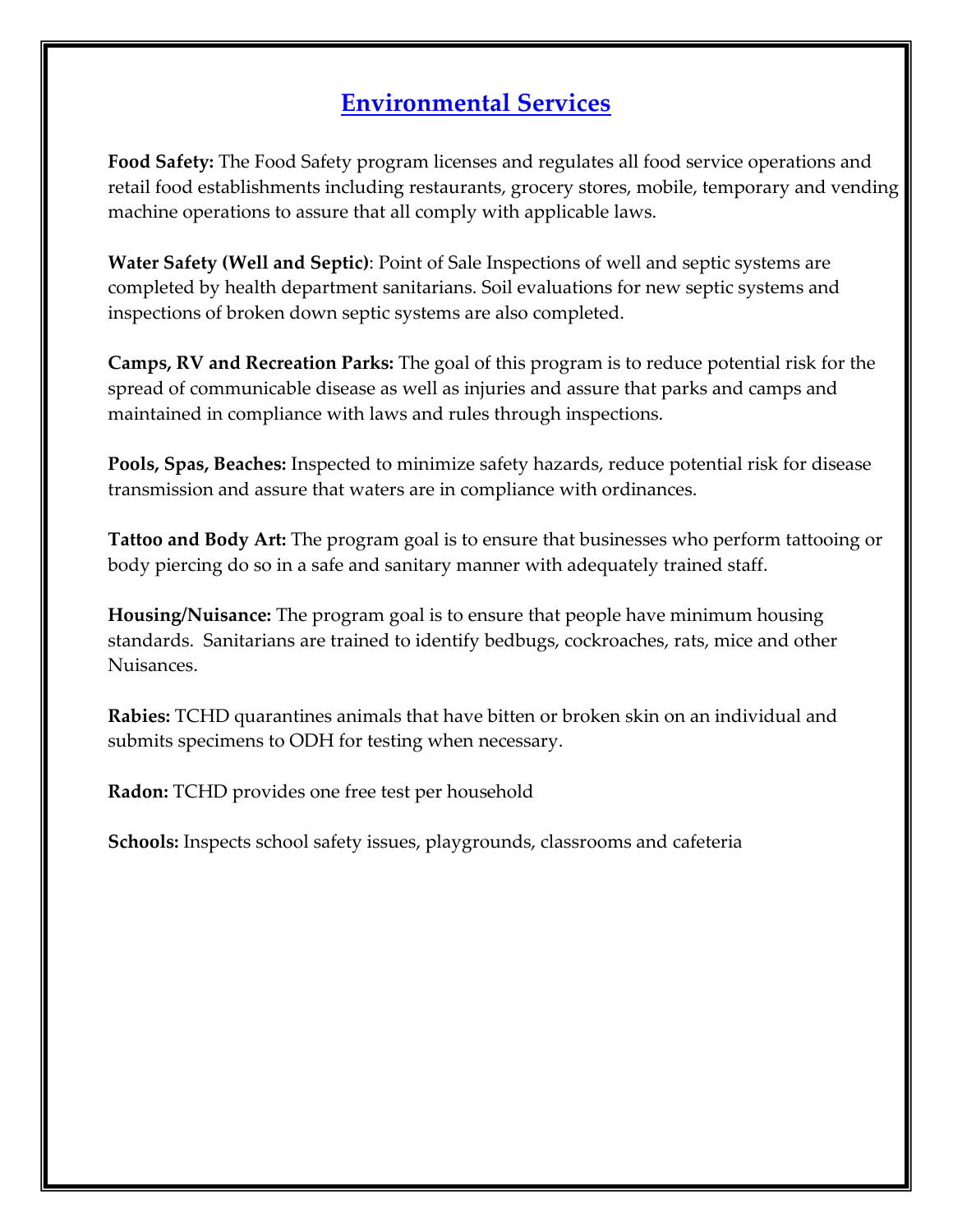# **Safe Kids**

*Safe Kids Tuscarawas* began in 1994. We provide safety resources for children and their caregivers to protect all children from accidental injury. Our focus is on keeping kids safe in places where they live, go to school, play and travel. *Safe Kids Tuscarawas* is a coalition comprised of dedicated public and private organizations and individuals. As our membership grows, we are able to locate more resources that help us protect more children in our community. We provide safety programs in the following areas:

- Child Passenger Safety
- Pedestrian safety
- Fire and Burn Protection
- Bicycle safety
- Home and School safety
- Farm safety

### **Vital Statistics**

TCHD provides both birth and death certificates upon request to the public.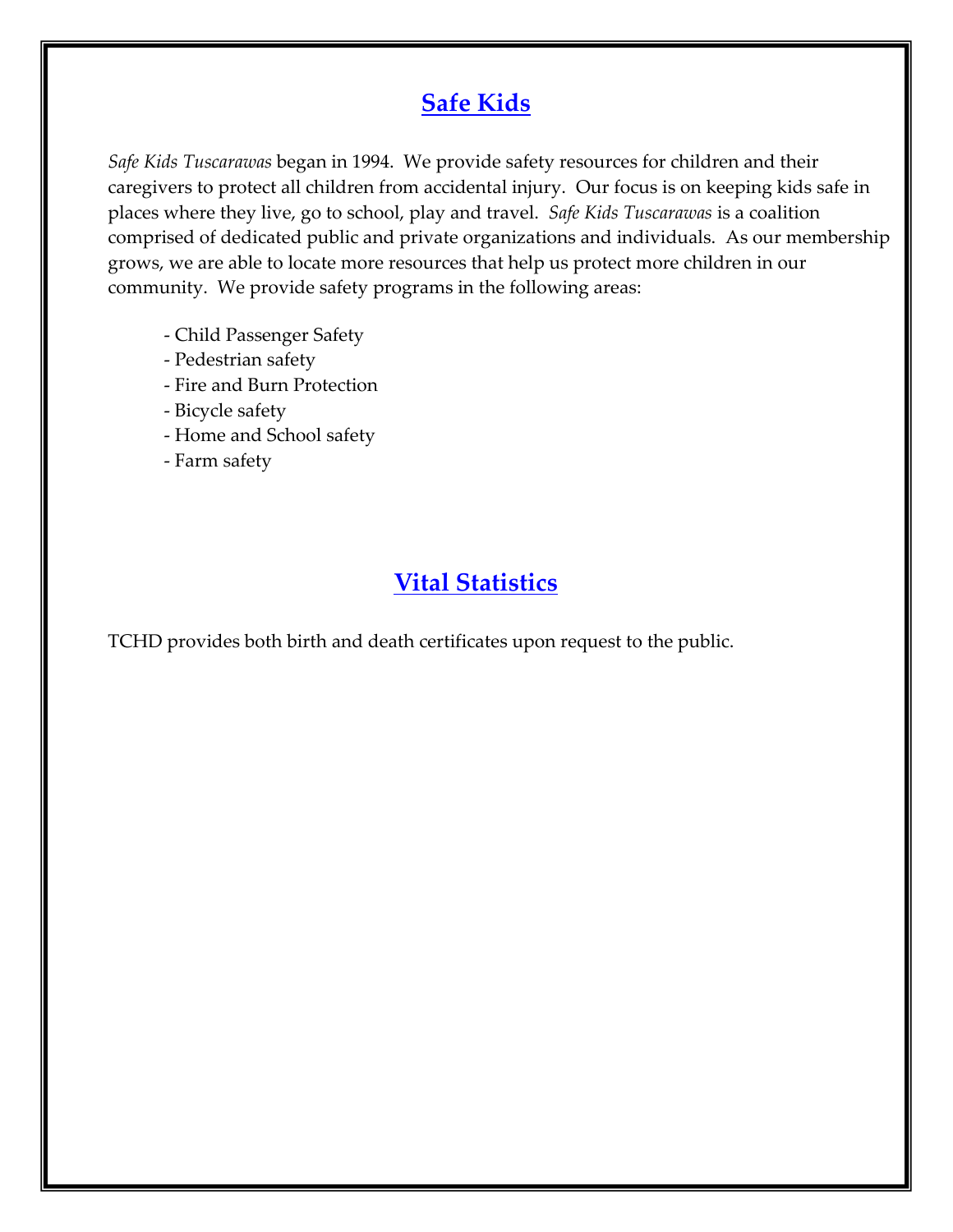# **Women, Infant and Children (WIC) Program**

WIC is the special supplemental nutrition program for Women, Infants and Children. WIC helps income eligible pregnant and breastfeeding women as well as infants and children up to five years of age who are at risk for health problems due to inadequate nutrition. The program improves pregnancy outcomes by providing or referring to support services necessary for fullterm pregnancies and reducing infant mortality by reducing the number of low birth weight babies. WIC provides nutrition education, breastfeeding education and support; supplemental, highly nutritious foods such as cereal, eggs, milk, wholegrain foods, fruit, vegetables, and ironfortified infant formula. WIC also provides referrals to prenatal and pediatric healthcare and other maternal and child health service programs.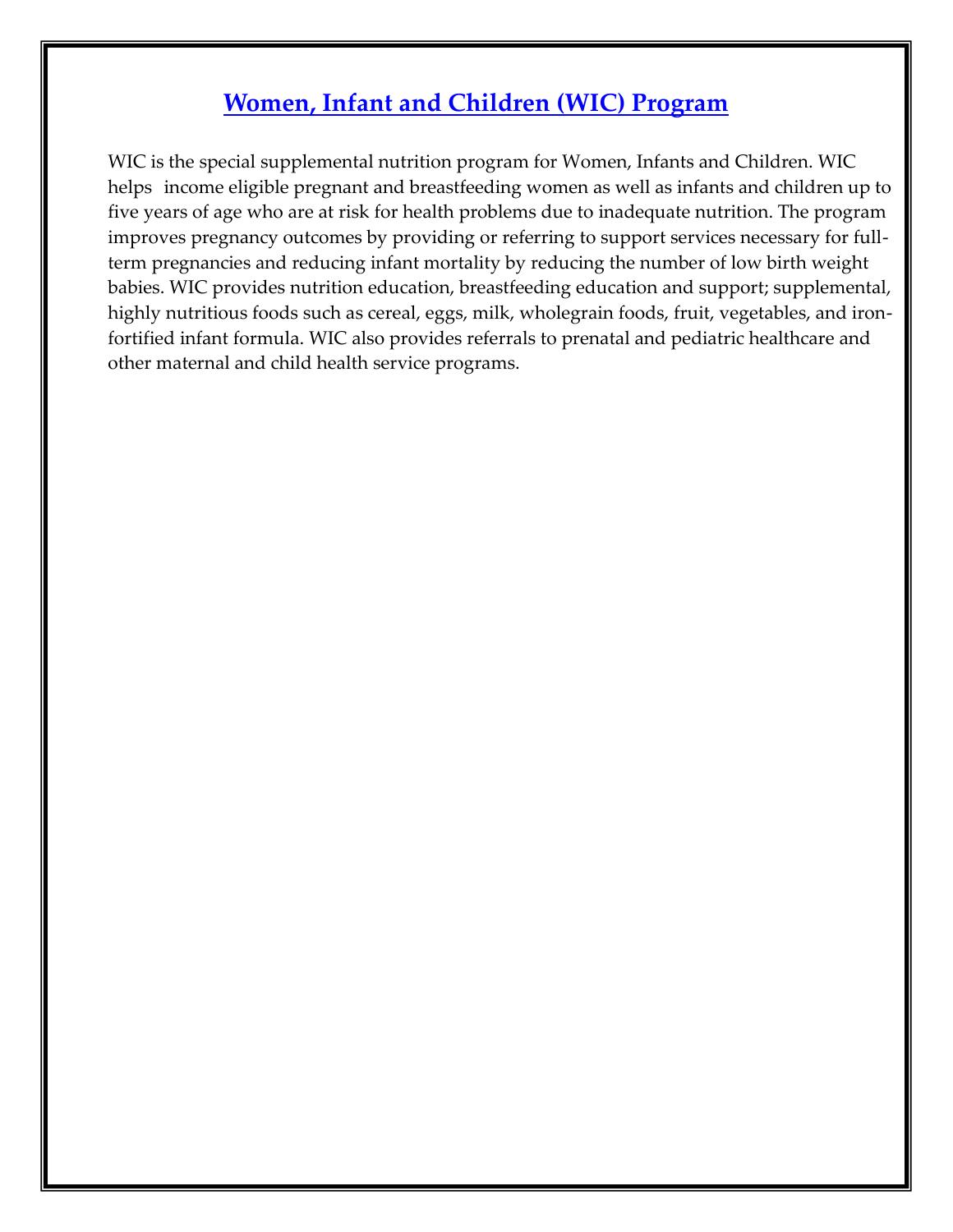# **2014 Financial Report**

#### **1/1/2014 beginning balance \$4,747,842.55**

#### **2014 ending balance \$4,621,785.23**

#### Receipts

**Expenditures** 

| Settlements       | \$<br>1,056,037.82 |
|-------------------|--------------------|
| Grants            | \$<br>733,619.94   |
| <b>Title XIX</b>  | \$<br>468,992.11   |
| Environment.      | \$<br>385,930.90   |
| Homestead         | \$<br>215,814.34   |
| Contracts         | \$<br>168,339.97   |
| Patient Pay       | \$<br>164,170.99   |
| Insurance         | \$<br>151, 446.74  |
| Adjustments       | \$<br>139,686.73   |
| Vital Stats       | \$<br>129,771.28   |
| Solid Waste       | \$<br>90,187.00    |
| Capital Imp.      | \$<br>50,000.00    |
| Dental            | \$<br>38,618.47    |
| State Subs.       | \$<br>25,381.58    |
| <b>Title XIII</b> | \$<br>23,849.33    |
| Other             | \$<br>1,028.70     |

| Salaries         | \$<br>1,963,863.18 |
|------------------|--------------------|
| Contracts        | \$<br>639,584.13   |
| Medical Ins      | \$<br>384,965.55   |
| PERS             | \$<br>268,991.08   |
| Supplies         | \$<br>209,924.26   |
| Adjustments      | \$<br>174,231.10   |
| Remitt. State    | \$<br>154,900.84   |
| Equipment        | \$<br>32,054.42    |
| Remitt. EPA      | \$<br>30,129.61    |
| Travel           | \$<br>29,150.89    |
| Medicare         | \$<br>27,433.97    |
| Vehicles         | \$<br>23,428.94    |
| <b>Work Comp</b> | \$<br>20,737.65    |
| Other            | \$<br>5,622.42     |
| Unemploy.        | \$<br>2,428.18     |
| Perm. Imp        | \$<br>1,487.00     |
|                  |                    |

Total \$ 3,842,875.90

Total \$3,968,933.22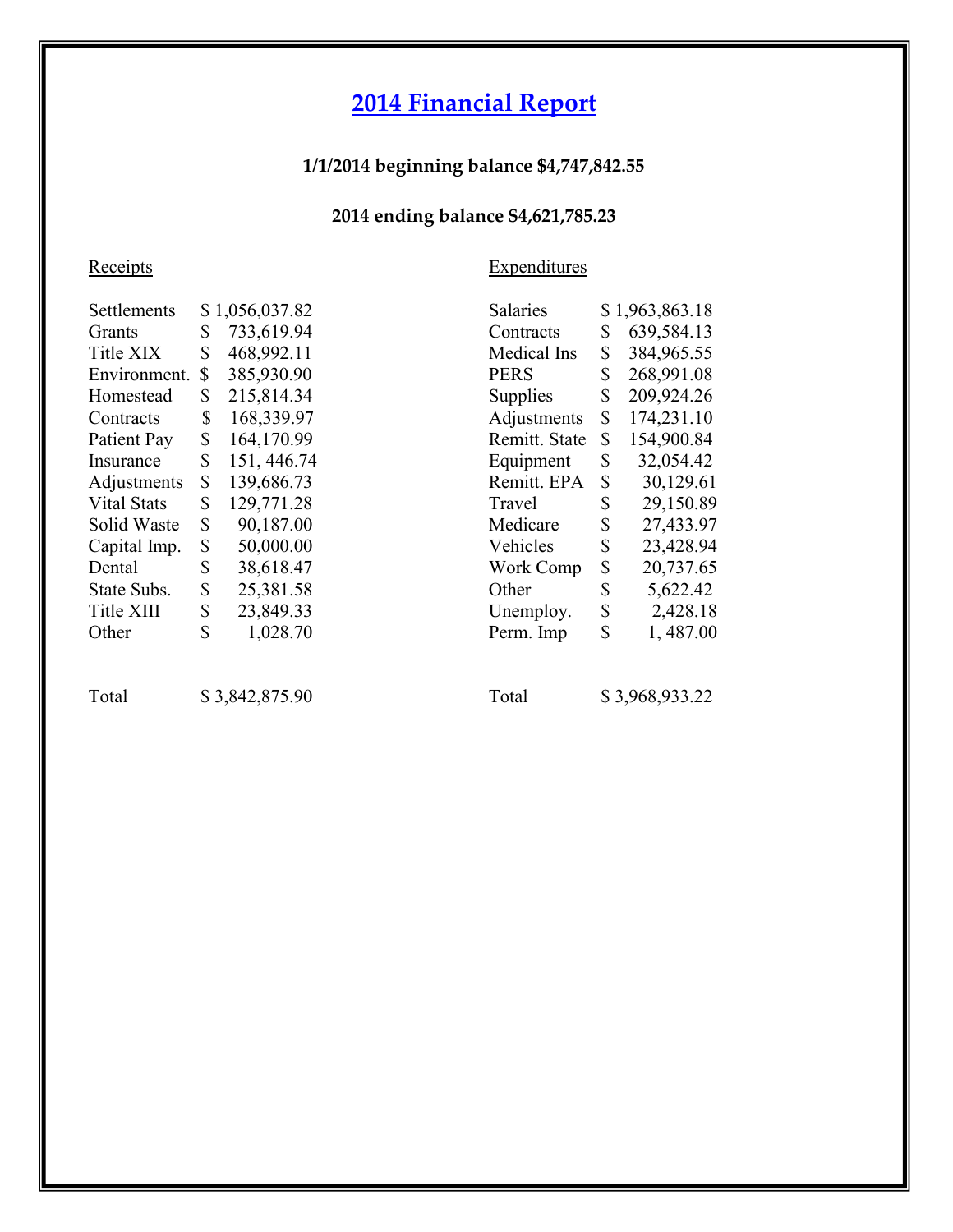# **Environmental Health Statistics**

| Inspections: |
|--------------|
|              |

| <b>Water Samples</b>             | 539  |
|----------------------------------|------|
| <b>Water Supply Inspections</b>  | 302  |
| <b>Chemical Water Samples</b>    | 5    |
| Housing                          | 108  |
| <b>Solid Waste</b>               | 772  |
| Nuisance                         | 75   |
| School                           | 36   |
| Camp                             | 14   |
| Swimming Pool                    | 64   |
| Institution                      | 4    |
| Rabies                           | 109  |
| <b>Heads Tested</b>              | 14   |
| <b>Heads Positive</b>            | 0    |
| Other                            | 8    |
| Sewage Disposal Inspections      | 872  |
| <b>Food Service Operations</b>   | 1050 |
| Vending                          | 29   |
| Evaluations:                     |      |
| <b>New Site</b>                  | 178  |
| <b>Existing Sewage and Water</b> | 733  |
| <u>Totals:</u>                   |      |
| <b>Total Consultations</b>       | 650  |
| <b>Total Licenses</b>            | 1023 |
| <b>Total Permits</b>             | 228  |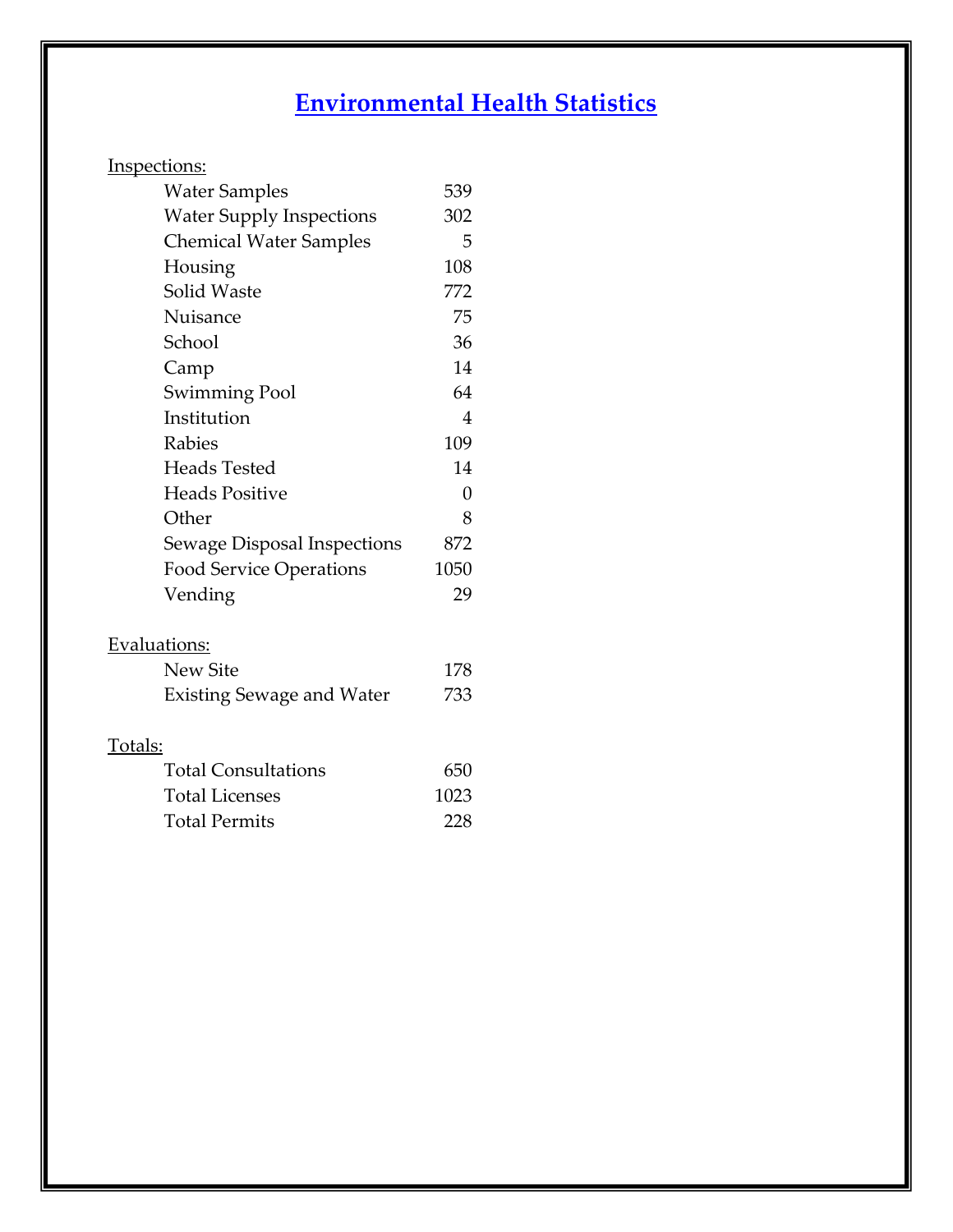# **Communicable Disease Statistics**

Total Communicable Diseases in Tuscarawas County: 457 349 reported to TCHD, 108 reported to NPCHD

#### Communicable Diseases Reported to TCHD

| Campylobacteriosis          | 14             |
|-----------------------------|----------------|
| Chlamydia                   | 179            |
| Cryptosporidiosis           | $\overline{2}$ |
| Giardiasis                  | 3              |
| <b>Gonococcal Infection</b> | 23             |
| Haemophilus Influenza       | 1              |
| Hepatitis B Chronic         | 1              |
| Hepatitis C Acute           | $\mathbf{1}$   |
| Hepatitis C Chronic         | 28             |
| Influenza Hospital          | 43             |
| La Crosse                   | 1              |
| <b>Lyme Disease</b>         | 1              |
| Mengitis Viral              | 3              |
| Mumps                       | 1              |
| Mycobacterial disease       | 8              |
| Other arthropod disease     | 1              |
| Pertussis                   | 10             |
| Salmonellosis               | 10             |
| Shigellosis                 | 1              |
| Streptococcus pneum.        | 4              |
| Tuberculosis                | $\overline{4}$ |
| Varicella                   | 9              |
| Yersinosis                  | 1              |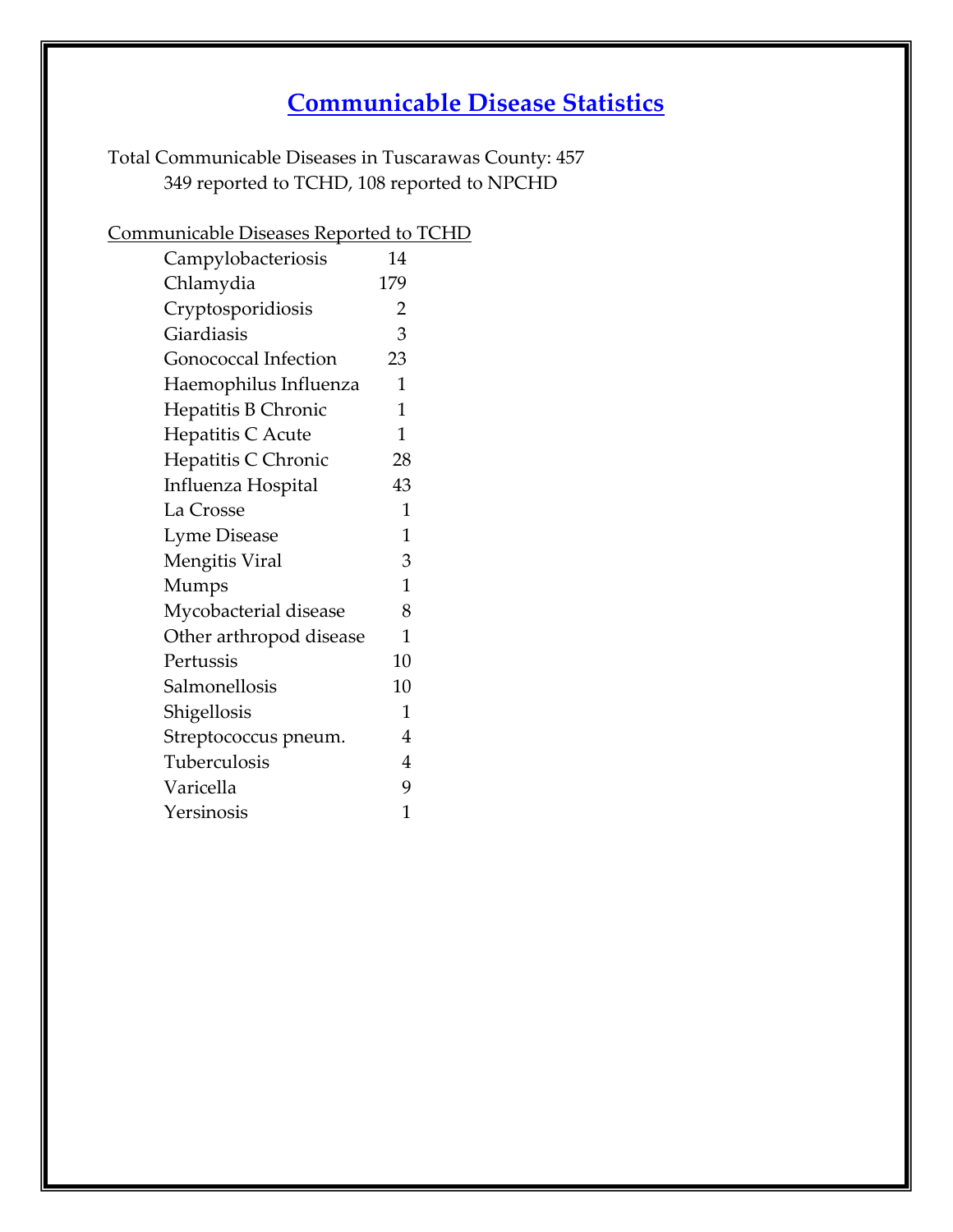# **Clinic Statistics**

#### Total clinic visits in 2014: 20,607

Family Planning:

| Clients by type:                       |             |
|----------------------------------------|-------------|
| <b>Breast/Cervical Cancer Program:</b> | 41 clients  |
| Women's Health Day Participants:       | 121 clients |
| Prenatal:                              | 58 clients  |
| Wellchild:                             | 80 clients  |
| BCMH:                                  | 253 clients |
|                                        |             |
| Visits by type:                        |             |
| Dental Clinic:                         | 1251 visits |
| Prenatal:                              | 303 visits  |
| <b>Family Practice:</b>                | 1699 visits |
| Family Planning:                       | 2222 visits |

| <b>Other Statistics:</b>      |       |
|-------------------------------|-------|
| Total Immunizations:          | 4,397 |
| <b>Flu Vaccines:</b>          | 1,339 |
| Pneumonia Vaccines:           | 69    |
| <b>Shingles Vaccines:</b>     | 35    |
| TB Tests Administered:        | 1,400 |
| <b>Blood Pressure Checks:</b> | 4,805 |
| <b>Pregnancy Tests:</b>       |       |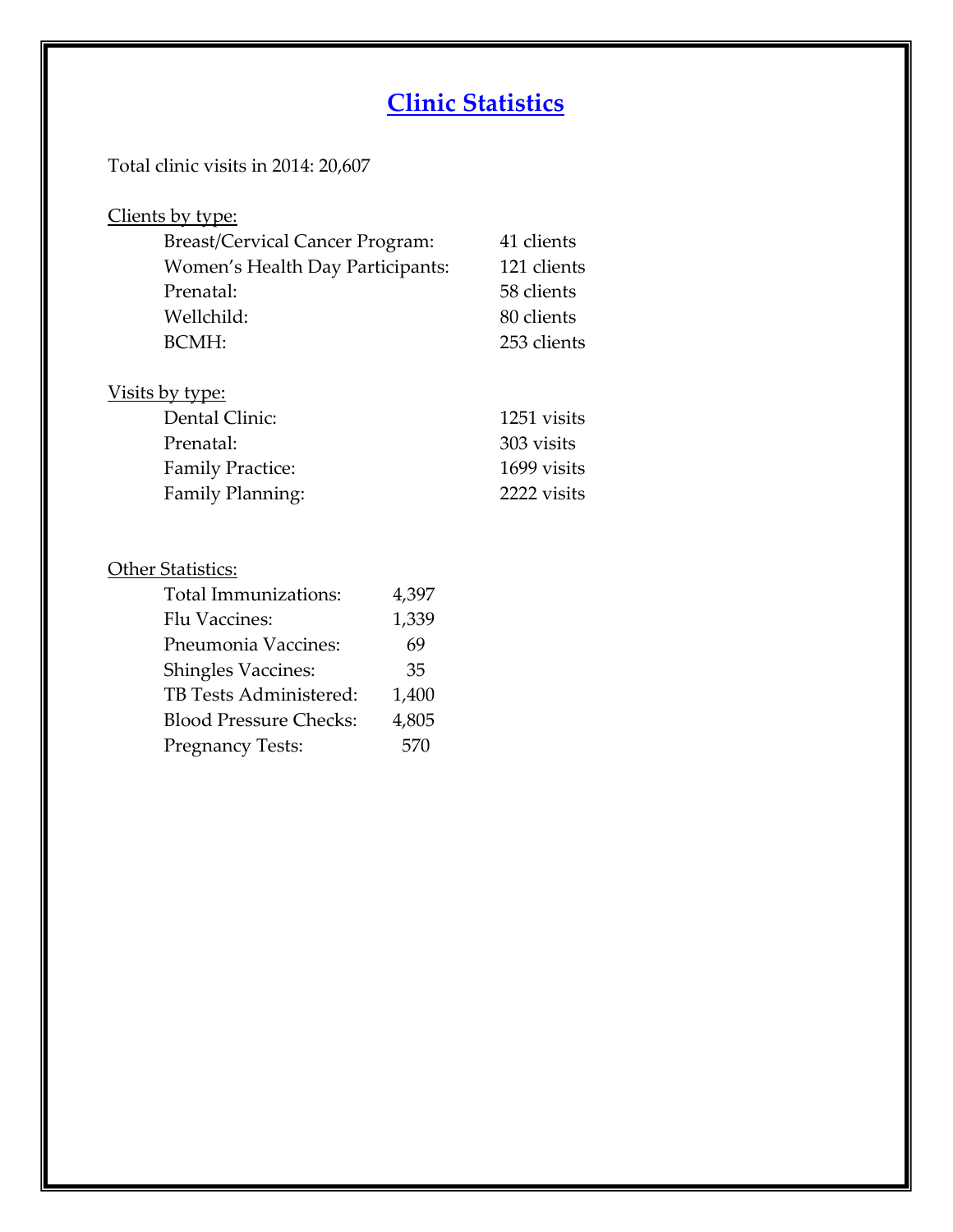# **Alcohol and Addiction Program Statistics**

Total number of group sessions: 547 sessions Total clients served in groups: 405 clients Total assessments completed: 480 assessments Total individuals seen in AAP: 738 individuals Total number of charts closed: 817 charts

# **Vital Statistics**

| Total number of registered births: | 712   |
|------------------------------------|-------|
| Total number of registered deaths: | 609   |
| Total fetal deaths:                | x     |
| Total number of birth cert sold:   | 2,855 |
| Total number of death cert sold:   | 2,155 |

#### **WIC Statistics**

Total WIC visits: 8,063 Number of new WIC clients: 1,093 Nutrition visits: 1 out of 3